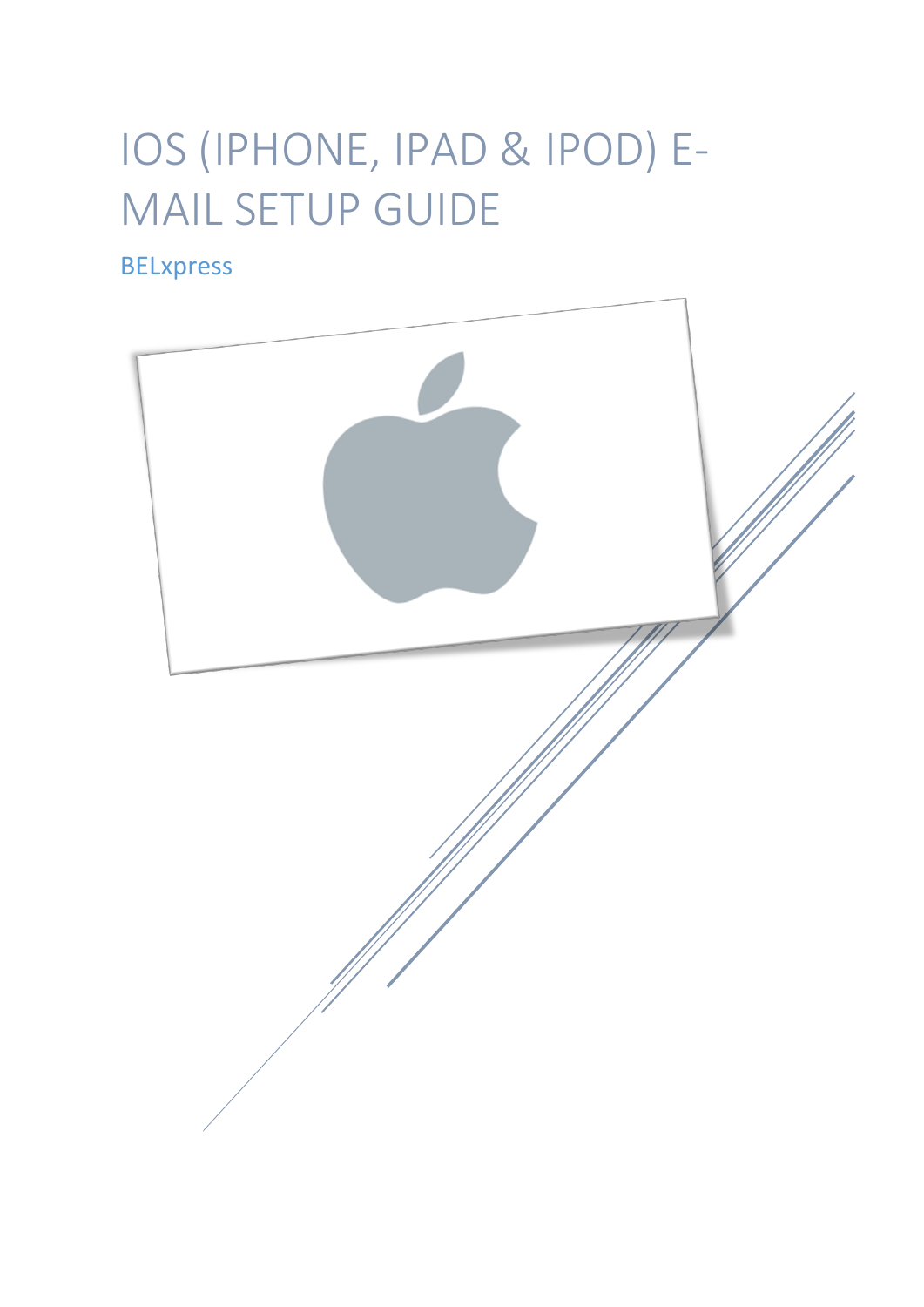The following guide will show you how to configure or set up your BELxpress email account in iOS (iPhone/iPad/iPod), including some tips and tricks at the end. This guide is based on iOS 12.2, for old version, you may refer to this guide as a reference.

#### Step 1

From the Home screen, choose **"Settings"** as below:



#### Step 2

From the Settings screen, tap on "**Mail**" (*Note: for iOS 12 and below, tap on "Password & Accounts"*). Then tap on "**Accounts**"

| $\mathbf{A}$<br>App Store | PREFERRED LANGUAGE |           |
|---------------------------|--------------------|-----------|
|                           | 4<br>Language      | English > |
| Passwords                 |                    |           |
| Mail                      | Accounts           |           |
| Contacts                  |                    |           |
|                           |                    |           |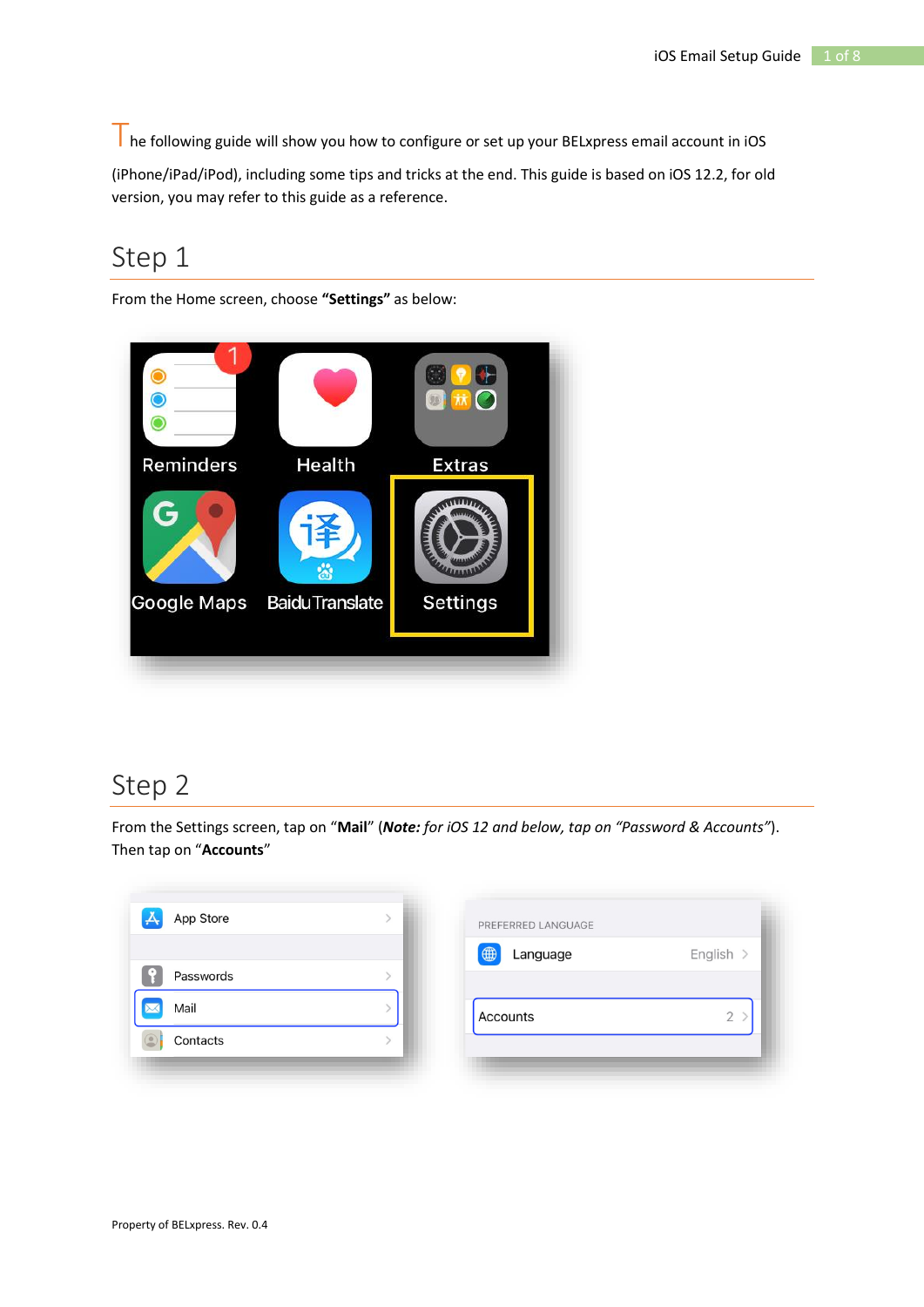#### On the "Accounts" screen, tap on **"Add Account"** as below

| iCloud                                               |  |
|------------------------------------------------------|--|
| iCloud Drive, Contacts, Calendars, Safari and 6 more |  |
| Mail, Notes                                          |  |
| <b>BELxpress Postmaster</b><br>Mail                  |  |
| <b>Add Account</b>                                   |  |

#### Step 4

On "Add Account" screen, tap **"Other"**

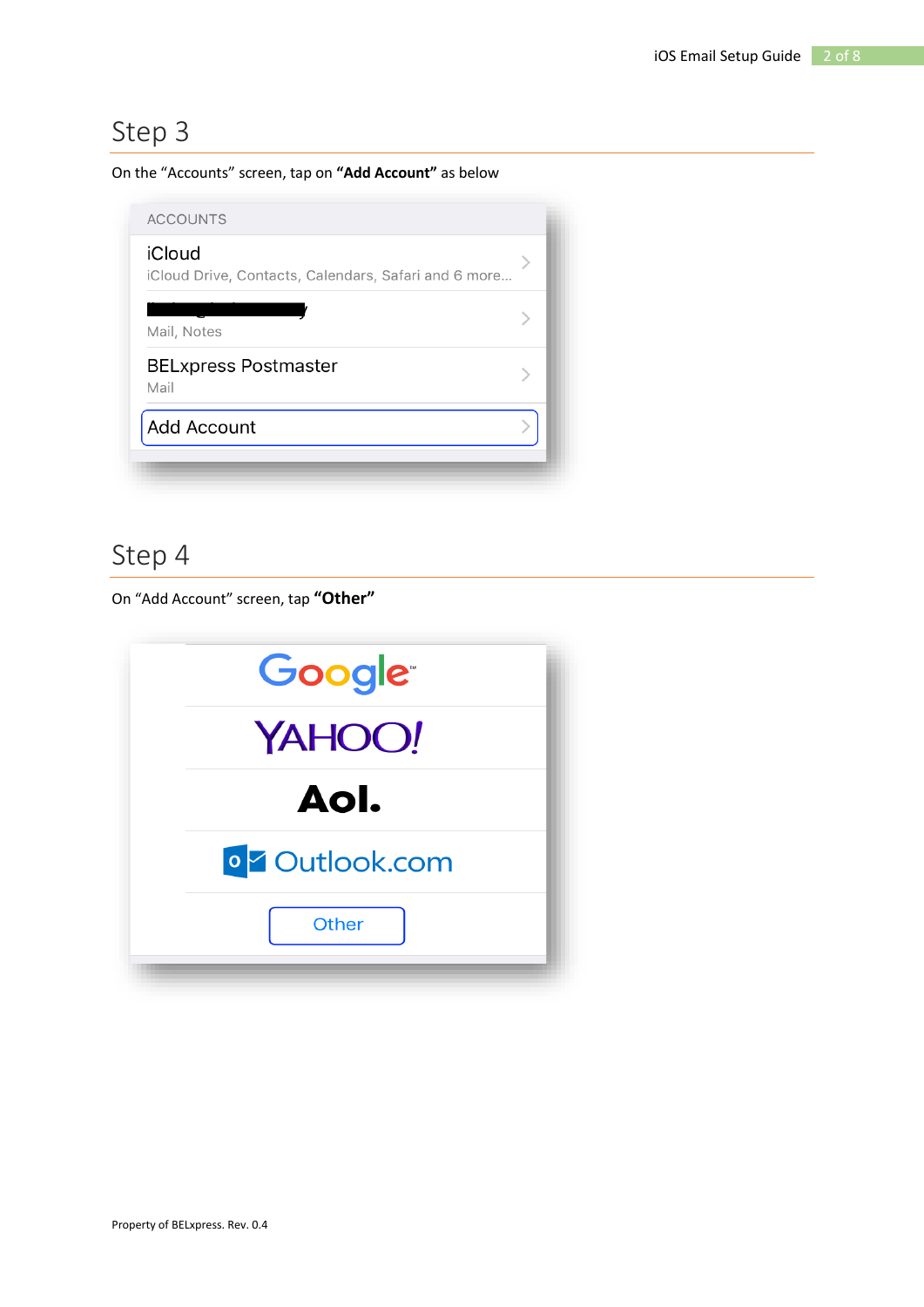Then tap **"Add Mail Account"** as shown below:

| <b>MAIL</b>             |  |
|-------------------------|--|
| <b>Add Mail Account</b> |  |
|                         |  |
|                         |  |

# Step 6

On the **"New Account"** screen, type your Name, Email address, Password and Description, then tap the **"Next"** button on the top right as shown below and wait for the account look up.

| Cancel   | <b>New Account</b>                 | <b>Next</b> |
|----------|------------------------------------|-------------|
|          |                                    |             |
| Name     | <b>BELxpress Support</b>           |             |
| Email    | eg.:support@belxpress.com          |             |
| Password |                                    |             |
|          | Description Belxpress CS & Support |             |
|          |                                    |             |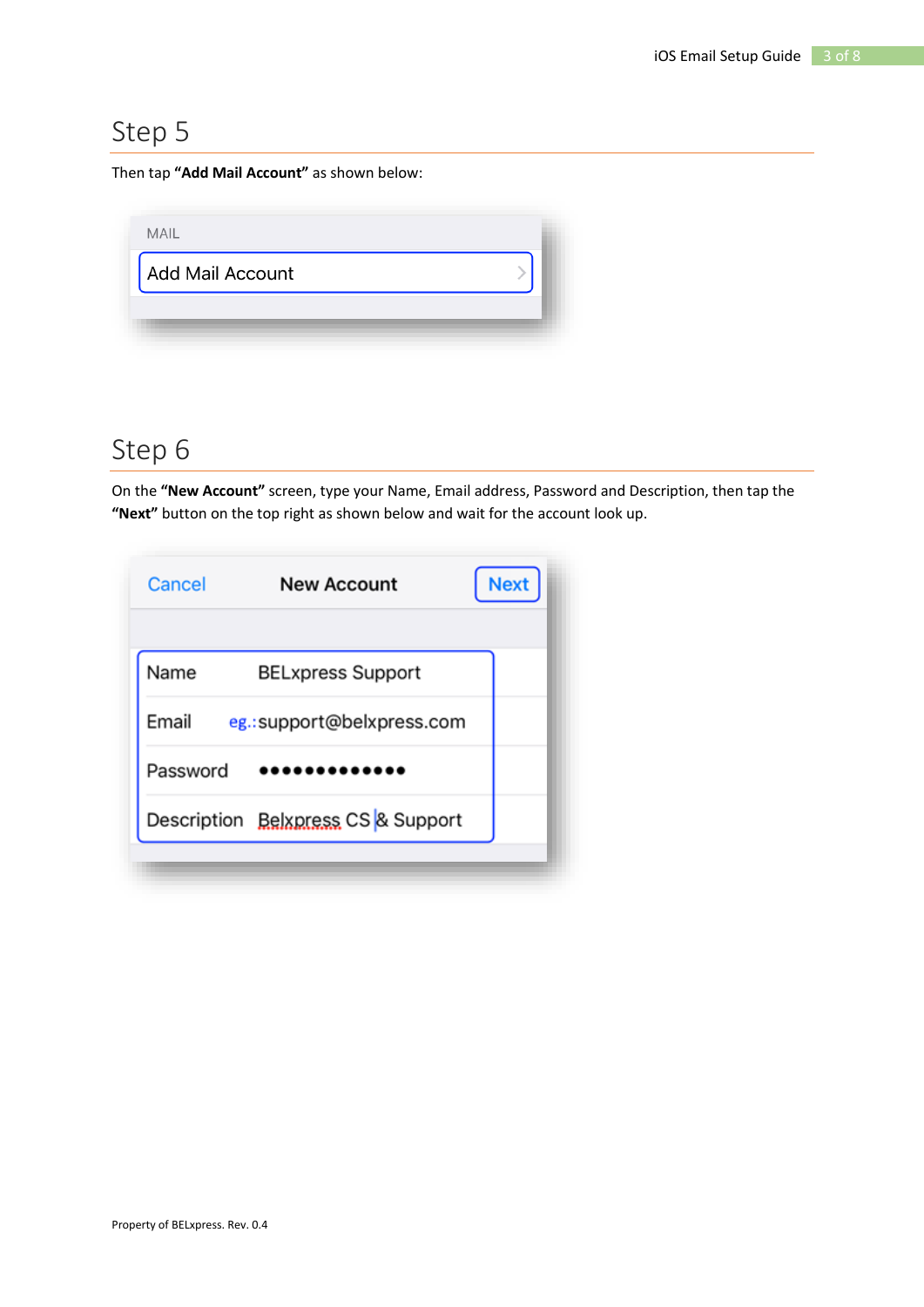After successfully looking up the account, **"New Account"** screen will be shown as below:

| Cancel                      | <b>New Account</b><br>Next               |                                    |
|-----------------------------|------------------------------------------|------------------------------------|
| <b>IMAP</b>                 | <b>POP</b>                               |                                    |
| Name                        | eg.: John Lennon                         | <b>IMAP vs POP3</b>                |
| Email                       | eg.: john@beatles.com                    | See the comparison<br>on last page |
|                             | Description BELxpress CS & Support       |                                    |
| <b>INCOMING MAIL SERVER</b> | <b>Your incoming</b><br>mail server name |                                    |
| Host Name                   | eg.: mail.company.com                    |                                    |
| Username                    | eg.: john@beatles.com                    |                                    |
| Password                    | <b>Full email address</b>                |                                    |
| OUTGOING MAIL SERVER        | <b>Your outgoing</b><br>mail server name |                                    |
|                             | Host Name eg.: mail.company.com          |                                    |
| Username                    | eg.: john@beatles.com                    |                                    |
| Password                    | Your full email address                  |                                    |

Type your Incoming Mail Server's Host Name, User Name (your full e-mail address) and Password, scroll down and do the same for the Outgoing Mail Server's details (it's **Required***.* NOT as **Optional** shown by iPhone/iPad/iPod).

CAUTION: If you are choosing POP3 as the access protocol, you can only set up your email in **ONE** computer or device. If you want to sync your email across multiple computers or devices (smartphone, tablet), you **MUST** use IMAP access protocol.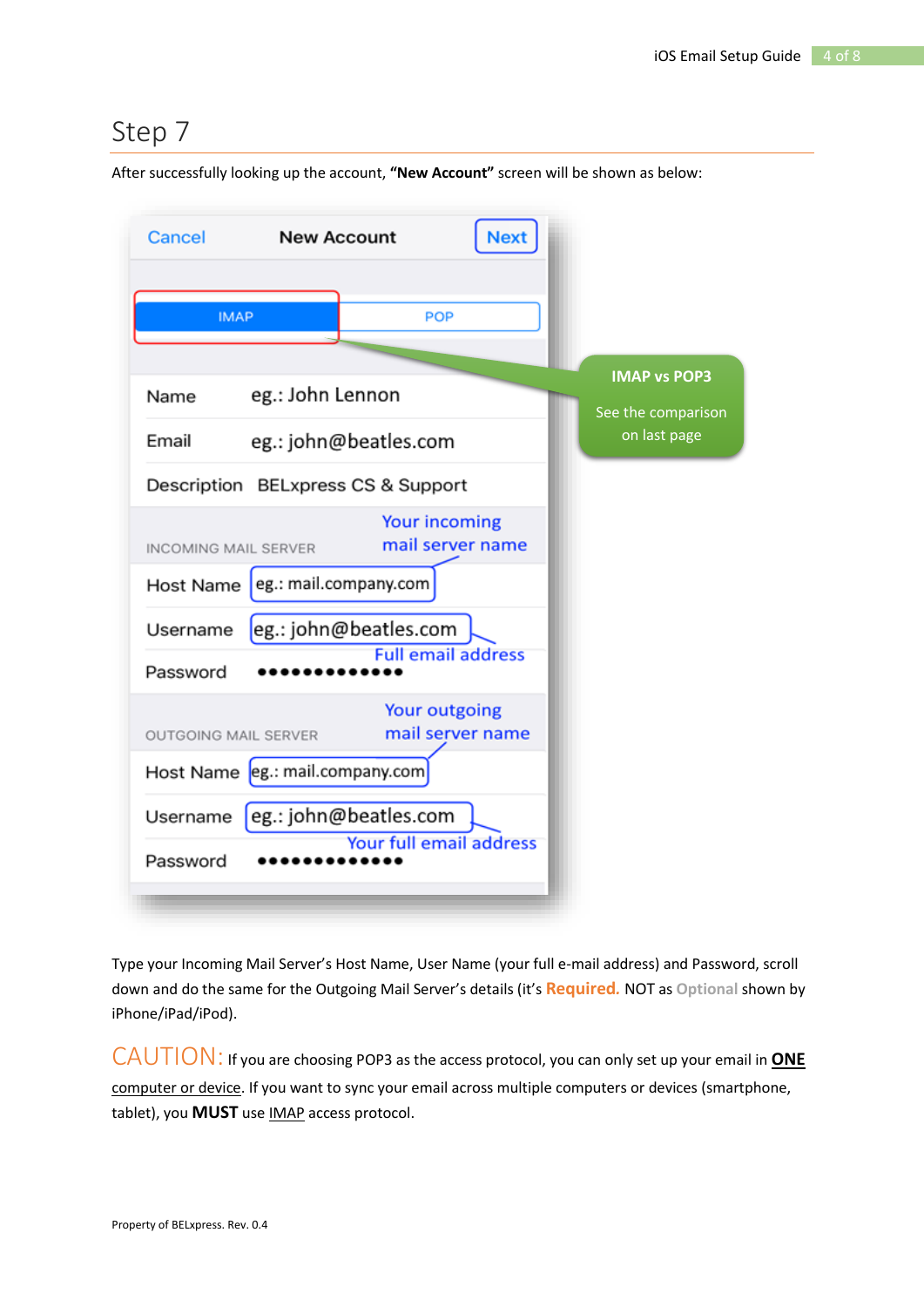Once done, tap the **"Next"** button on the top right. Your iPhone/iPad/iPod will verify the setting, wait for a few seconds or a minute, depends on your connection.

*NOTE:* If you do not possess of SSL for your domain, an unverified warning will be pop up as below, feel free to ignore the warning, select **"Continue"**.

|                                     | <b>Verifying</b><br>PUP<br><b>IIVIAP</b>                                                                                                                       |                                |
|-------------------------------------|----------------------------------------------------------------------------------------------------------------------------------------------------------------|--------------------------------|
|                                     |                                                                                                                                                                |                                |
| <b>Name</b>                         | <b>BELxpress Support</b>                                                                                                                                       | You're secured, no<br>worries! |
| Email                               | support@belxpress.com                                                                                                                                          |                                |
| <b>Desc</b><br><b>INCON</b><br>Host | <b>Cannot Verify Server Identity</b><br>The identity of "mail.belxpress.com"<br>cannot be verified by Settings. Reviev<br>the certificate details to continue. |                                |
|                                     | Continue                                                                                                                                                       |                                |
| <b>User</b>                         | <b>Details</b>                                                                                                                                                 |                                |
| Pass <sup>®</sup>                   | <b>Cancel</b>                                                                                                                                                  |                                |
|                                     |                                                                                                                                                                |                                |

TIPS: What is SSL certificate?

"The primary reason why **SSL** is used is to keep sensitive information sent across the Internet encrypted so that only the intended recipient can access it. *This is important because the information you send on the Internet is passed from computer to computer to get to the destination server*."

**NOTE:** Some Email Apps such as GMail or Outlook require SSL certificate nowadays in order to set up an email account on iOS (iPhone/iPad/iPod), it's strongly recommended getting the SSL certificate for your domain today.

Please do not hesitate to contact us (support@belxpress.com) for 'SSL for your domain'. Get your SSL today!

Further details - <https://www.globalsign.com/en/ssl-information-center/what-is-an-ssl-certificate/>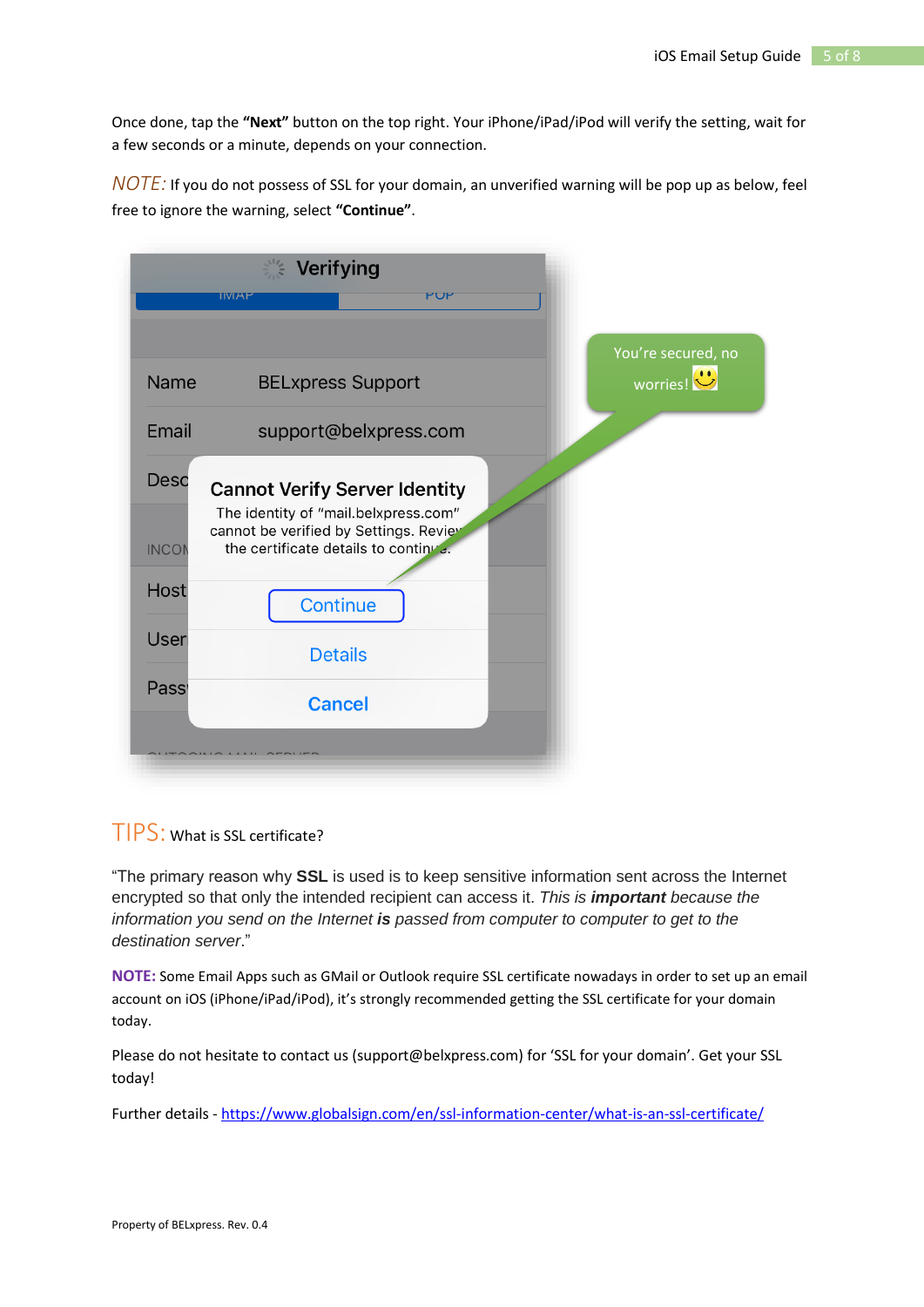Once verified, your email (IMAP) account has been setup, tap the **"Save"** button on the top right to save your setting as below:



# Step 9

You're done, congratulation! You can now start using your BELxpress email on iOS (iPhone/iPad/iPod).

| Settings Passwords & Accounts                                  |                           |   |  |
|----------------------------------------------------------------|---------------------------|---|--|
|                                                                |                           |   |  |
|                                                                | Website & App Passwords   | → |  |
| <b>Hillie</b>                                                  | <b>AutoFill Passwords</b> |   |  |
| <b>ACCOUNTS</b>                                                |                           |   |  |
| iCloud<br>iCloud Drive, Contacts, Calendars, Safari and 6 more |                           |   |  |
| Mail, Notes                                                    |                           |   |  |
| <b>BELxpress Postmaster</b><br>ゝ<br>Mail                       |                           |   |  |
| <b>BEL CS &amp; Support</b><br><b>Mail</b>                     |                           |   |  |
| Add Account                                                    |                           |   |  |
|                                                                |                           |   |  |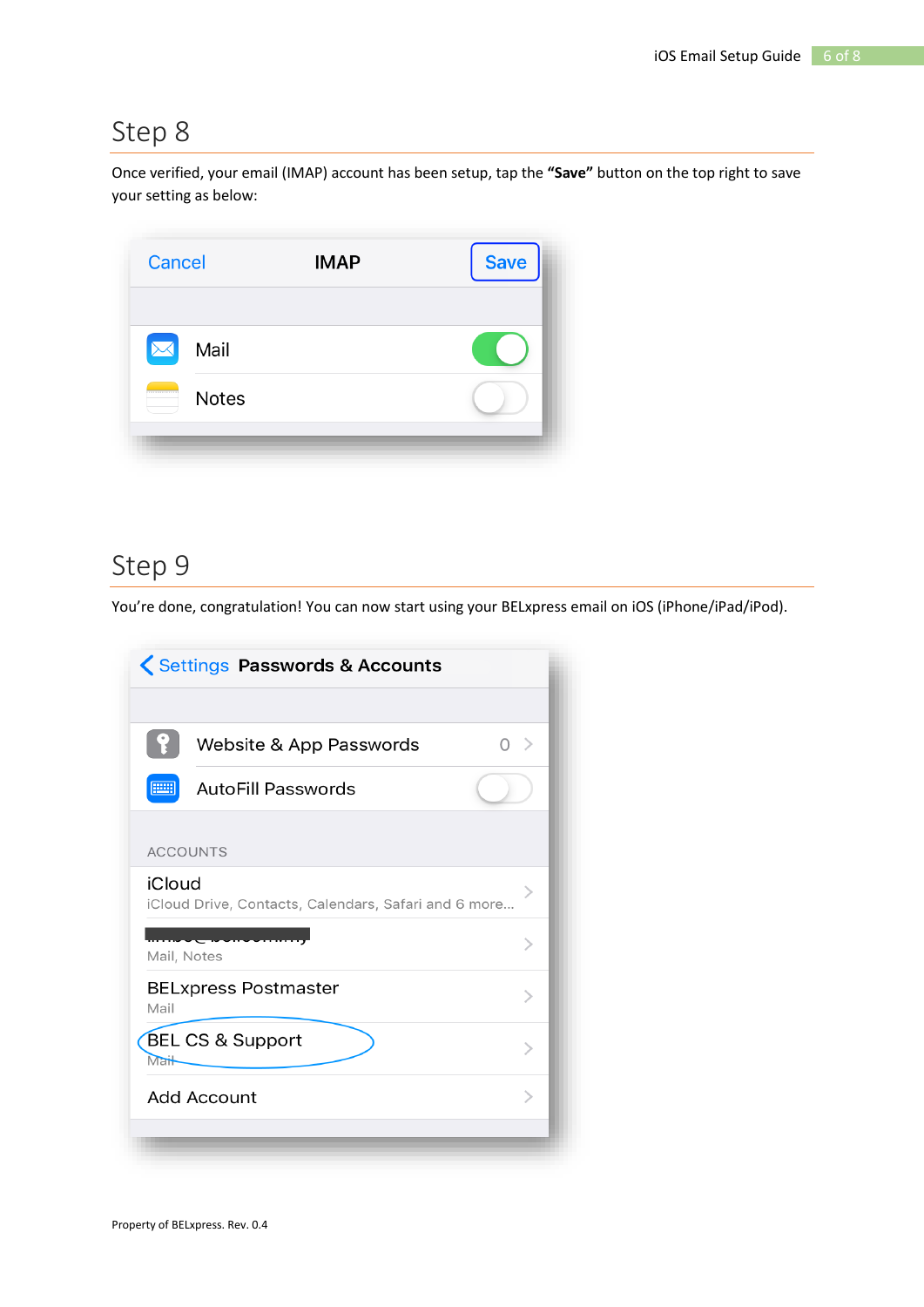#### IMAP vs POP3

Both POP (Post Office Protocol) and IMAP (Internet Message Access Protocol) allow people to get access to their email from a remote server; however, that is where most similarities end.

| POP <sub>3</sub>       |                                                                                                                                                        | <b>IMAP</b>            |                                                                                                                                                                |
|------------------------|--------------------------------------------------------------------------------------------------------------------------------------------------------|------------------------|----------------------------------------------------------------------------------------------------------------------------------------------------------------|
| $\bullet$<br>$\bullet$ | Consumed less bandwidth (a bit faster if<br>your Internet is slow)<br>Once retrieved, NO backup in the server<br>(unless special settings supported on | $\bullet$<br>$\bullet$ | Consumed more bandwidth (a bit slower if<br>you've got low bandwidth)<br>Your mails (sent/received) will be stored in<br>both local computer/device and remote |
|                        | mail client). Save server storage if                                                                                                                   |                        | server (backup)                                                                                                                                                |
|                        | storage is your concern.                                                                                                                               | $\bullet$              | You can use multiple computers and                                                                                                                             |
| $\bullet$              | Your mails will be stored in the local<br>computer ONLY (unless special settings                                                                       |                        | devices (phone, tablet) to check/send your<br>email (mail sync)                                                                                                |
|                        | supported on mail client)                                                                                                                              | $\bullet$              | If you lost your computer/device, you can                                                                                                                      |
| $\bullet$              | Your mails will NOT SYNC if access with                                                                                                                |                        | always sync back your mails from remote                                                                                                                        |
|                        | different computers or devices (NOT                                                                                                                    |                        | server (provided that your mails are not                                                                                                                       |
|                        | recommended for multiple devices)                                                                                                                      |                        | deleted from your computer/device)                                                                                                                             |

WARNING: **DO NOT** mix POP3 and IMAP for your multiple computers' setup in a single email

account. If either one of your computers or devices has been set up as POP3 access protocol, email-sync will **NOT** be working correctly. Bear in mind, **POP3 only for ONE computer or device**.